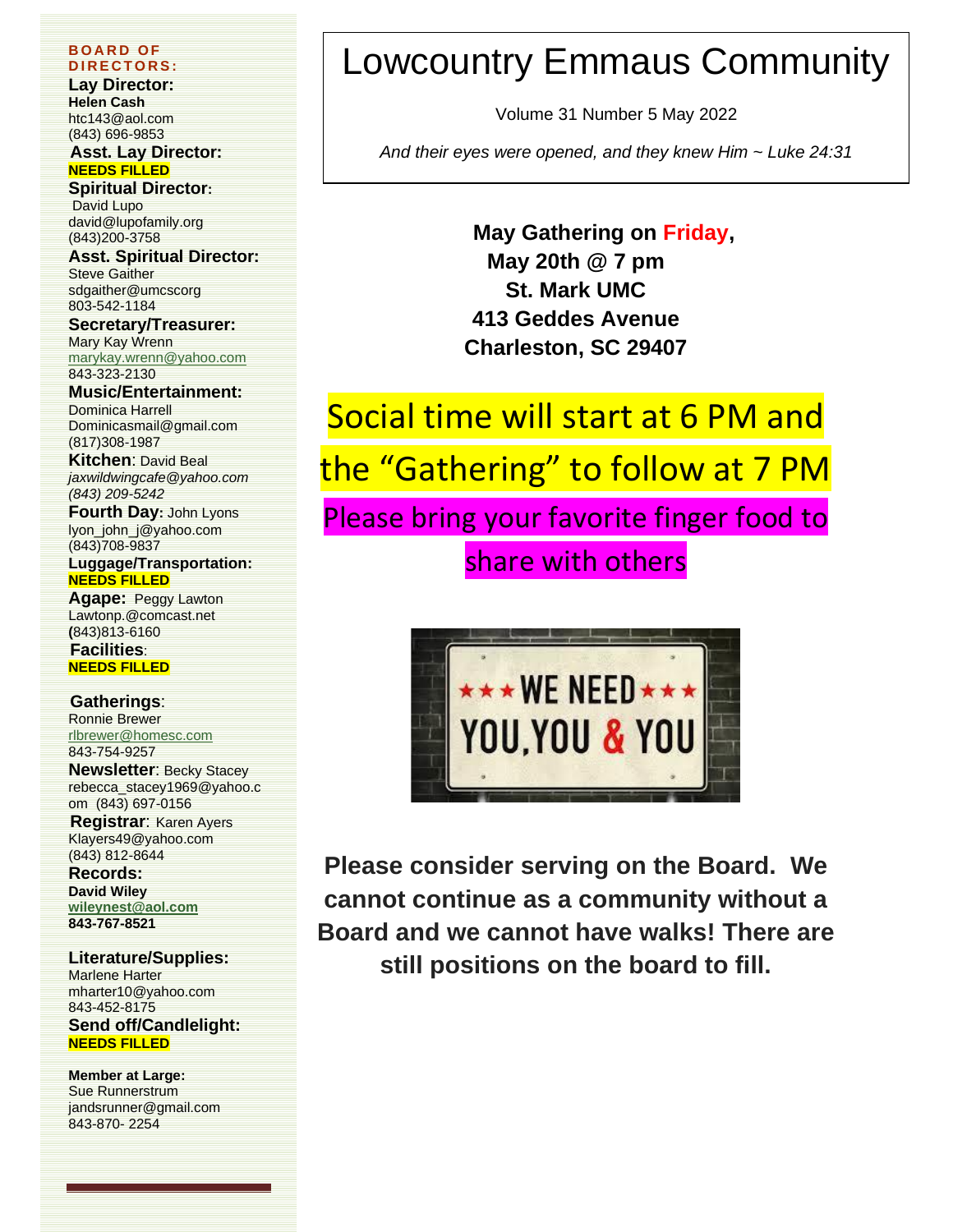## **Important Message from the Board:**

In addition to the two amendments presented to the community last month, the Board of Directors has approved two additional amendments to the Lowcountry Emmaus Community Bylaws. The first updates one more date from May to January. (We missed that one the first time around.) The second removes the restriction on successive terms for board members. (We're not getting enough new volunteers for board positions at the moment.) Once again, our procedure for amendments states that unless 25 or more members of the community raise an objection, the changes will go into effect 60 days after publication in the newsletter.

Article IV. Board of Directors

Section 5. Election of Officers

Officers shall be elected annually by the Board of Directors at the beginning of the May January meeting for a one year term of office effectively immediately.

Article IV. Board of Directors

Section 3. Terms of Office

B) Board members cannot succeed themselves in consecutive terms. *(deleted)*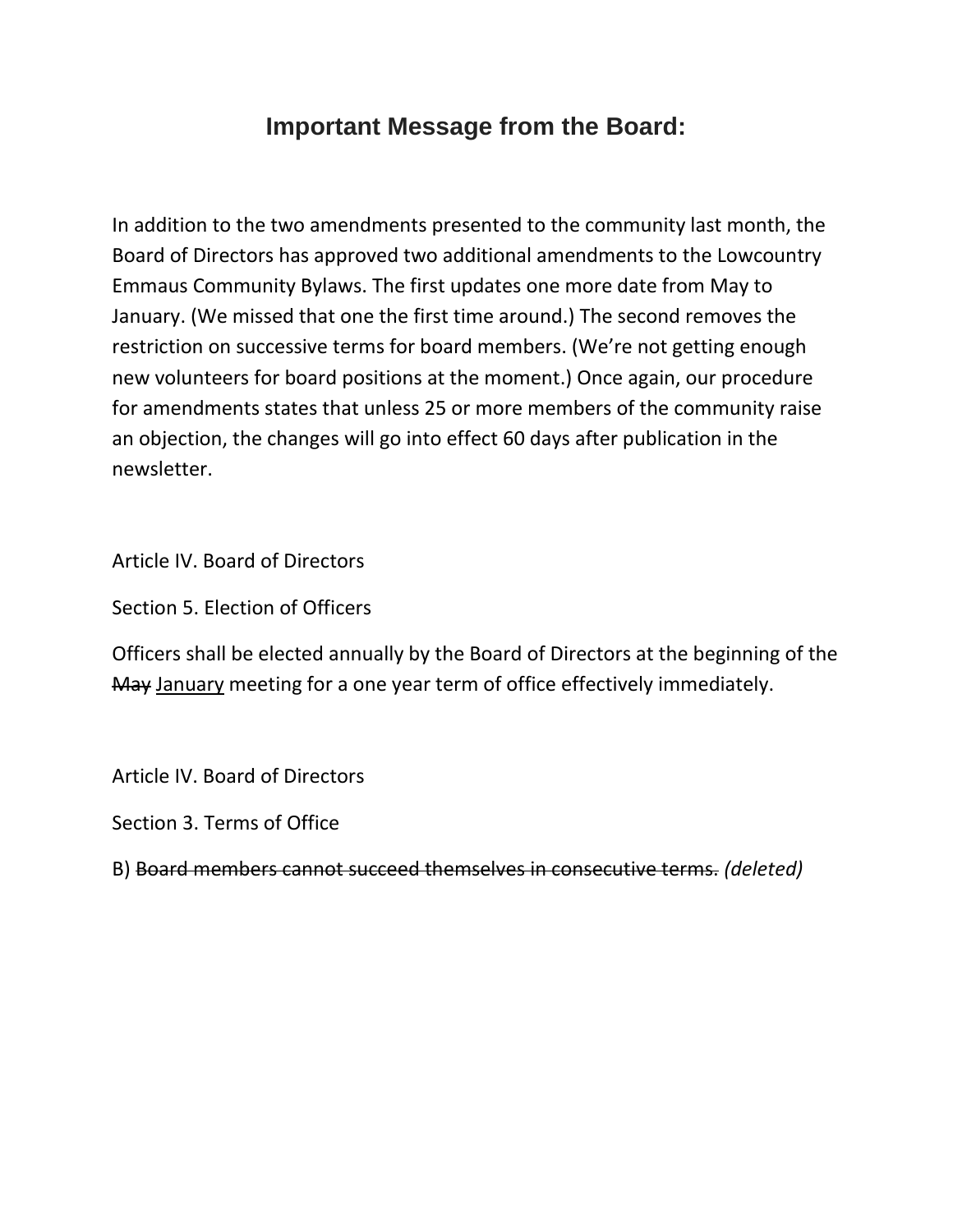## **From our Community Lay Director: Helen Cash**

Hello Emmaus Family,

How fantastic it was to gather again after a three-month hiatus. Thanks to Bethany UMC for hosting our April gathering. John Lyon was the board member in charge. A group of 5 people led the music for us. Beverly Brockman gave the 4<sup>th</sup> day witness that blessed us all. David Lupo provided a thoughtful response.

There's just something so special about an Emmaus gathering. We share social time and catch up with old and new friends, enjoy tasty food and delicious desserts, assemble to praise God in word and song, hear a 4<sup>th</sup> day testimony, and partake in Holy Communion. I look forward to our gatherings for many reasons. When it's time to leave to go home, I celebrate that my spirit has been fed.

Our 4<sup>th</sup> day speaker, Beverly Brockman, Walk #85, Table of Naomi, shared her stories of many opportunities and decisions she has made during her career and her walk of faith. Her talk emphasized that during her decisions, "God was tapping me on the shoulder and leading the way". She was thankful for her encouragement from two grandmothers who planted seeds along her journey, and praised her Emmaus sponsor, Linda Field, for her amazing example and support. Thank you Beverly.

We still need to fill some board positions. Please be in prayer that "God will tap some community members on the shoulder".

Hope to see more Emmaus family at the next gathering on May 20 at St. Marks UMC, Charleston.

Decolores,

Helen



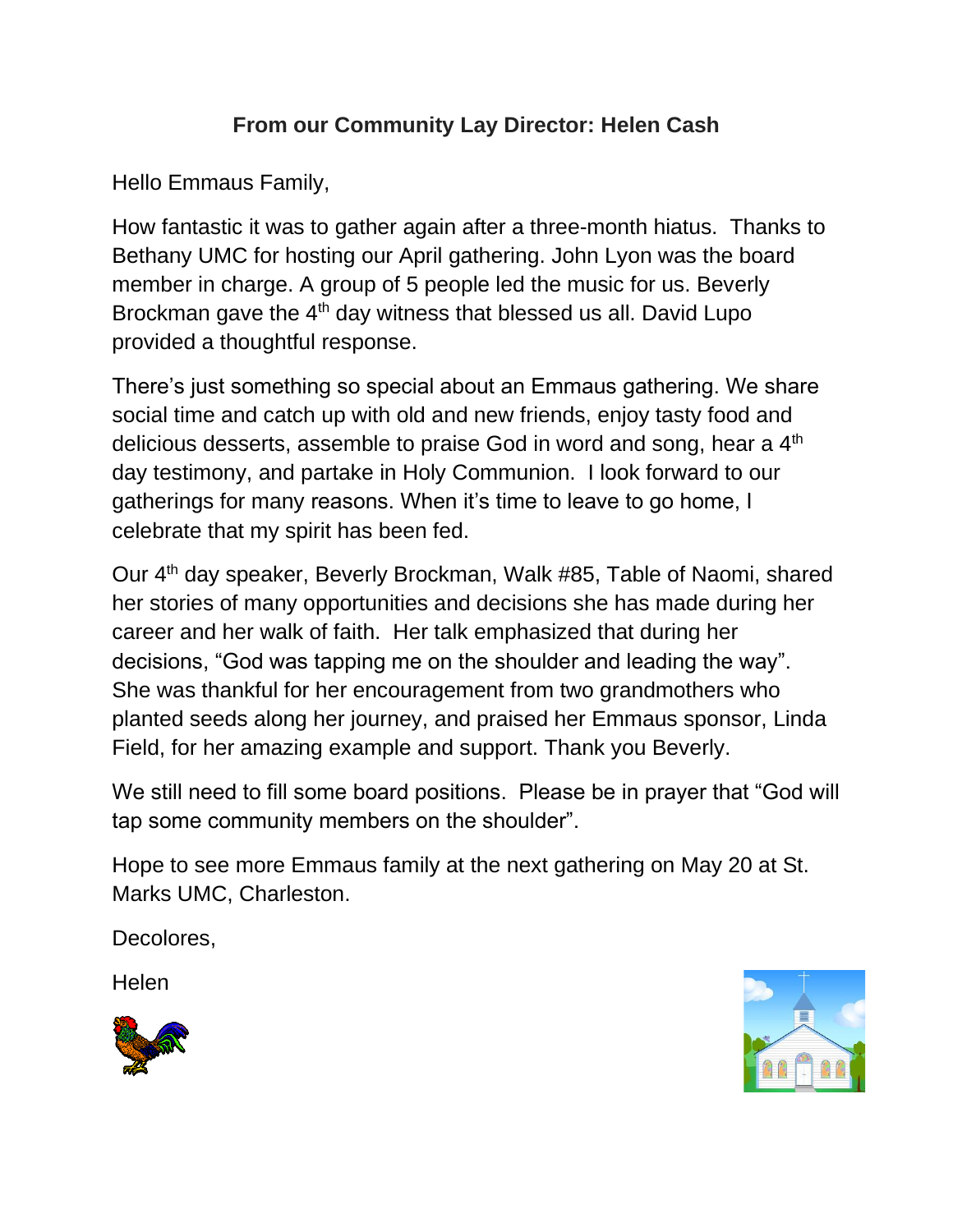### **From Gatherings: Ronnie Brewer**

The Low Country Emmaus Community held its April 2022 Gathering at Bethany UMC in Summerville on 22 April. A "Special Thanks" goes out to the Bethany Church for hosting the Gathering. A good time was had by all in attendance for the social time with plenty of snacks being devoured along with catching up/visiting with fellow Pilgrims. The actual Gathering took place in Spell Chapel with great music being provided by the 'Community Music Praise Team". Board updates followed up with a wonderful 4th Day talk and Holy Communion.

Our May Gathering will be on 20 May 2022 at St. Mark UMC located in Charleston. Social time will begin at 6:00 PM with the Gathering being held at 7:00 PM. Masks are optional with social distancing as needed if required.

The Community is still in need of host churches for Gatherings. The June 2022 Gathering is scheduled for Grace UMC. We currently do not have a host for the July Gathering and have a tentative host scheduled for August at Aldersgate UMC in Hanahan. If you have any questions concerning hosting a Gathering, please call me at 843 754 9257.

Look forward to seeing you at St. Marks UMC on 20 May!!

Decolores

Ronald L. Brewer, Low Country Walk #50/Table of John

Board Member in charge of Gatherings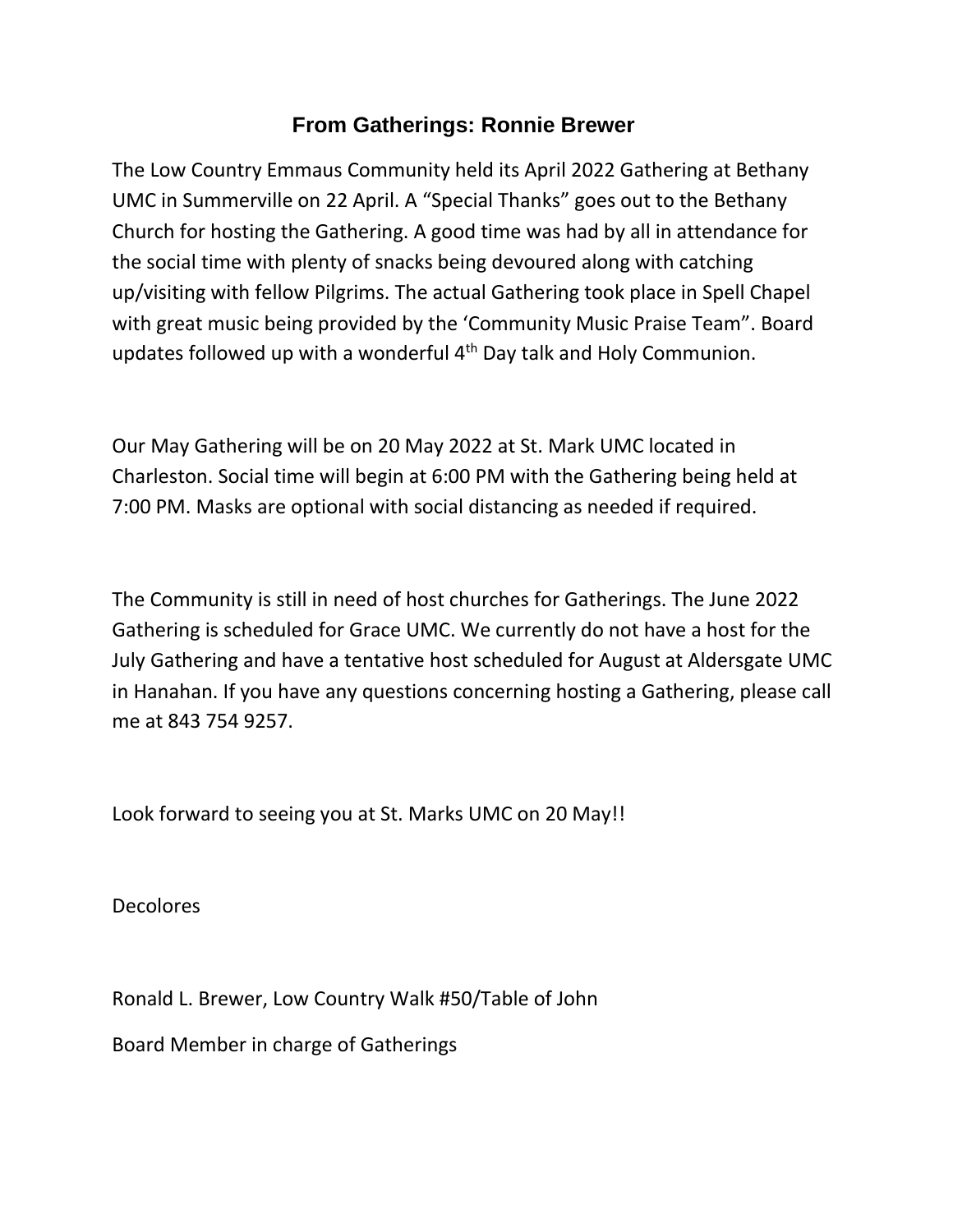

## **From Facilities: John Lyons**



The clean-up and the food at Camp Summer-Manget was a great success. Approximately 50 people from various organizations participated in the effort. Special shout out to the 8 folks from our Emmaus community that represented us so well. Connie and Ellison Kelly, Marlene and Francis Harter, Jerry Harris and I all worked on the grounds clean-up while Becky Shedd and Lisa Crosby worked on cabin clean-up.

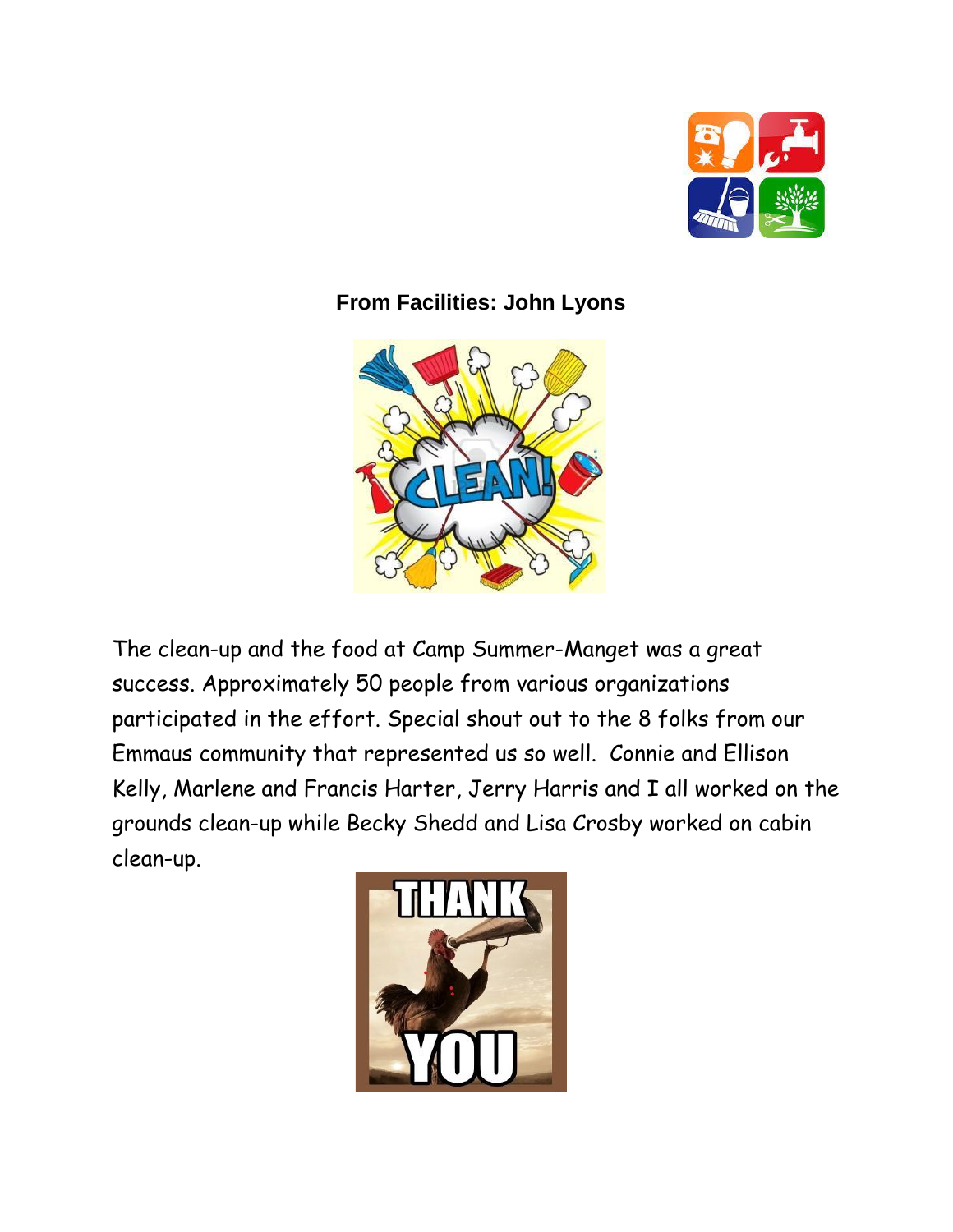#### **From Records: David Wiley**

As your new community data manager, I have been learning our Ministry Management Computer System. It has strong potential to streamline many of our walk preparation processes, help with tracking reunion groups, and supplement our newsletter communications. Unfortunately, its value will only be as good as the data it contains, and that clearly needs a refresh.

Would each of you please log into<https://ministrymanager.upperroom.org/> using your email address as your username. Click the person icon at the top right corner of your screen and your data should be listed. Review it for accuracy, update as needed, scroll to the bottom and click the SAVE button, and exit your browser. Then email me at [wileynest@aol.com](mailto:wileynest@aol.com) listing your current church congregation and let me know that you have updated the system.

If you have trouble getting into Ministry Manager or if you would prefer me to do the computer update for you, please email me and list your current phone number and email address. Over the next month I will call you back and update your data over the phone.

Thank you for the opportunity to serve.

David Wiley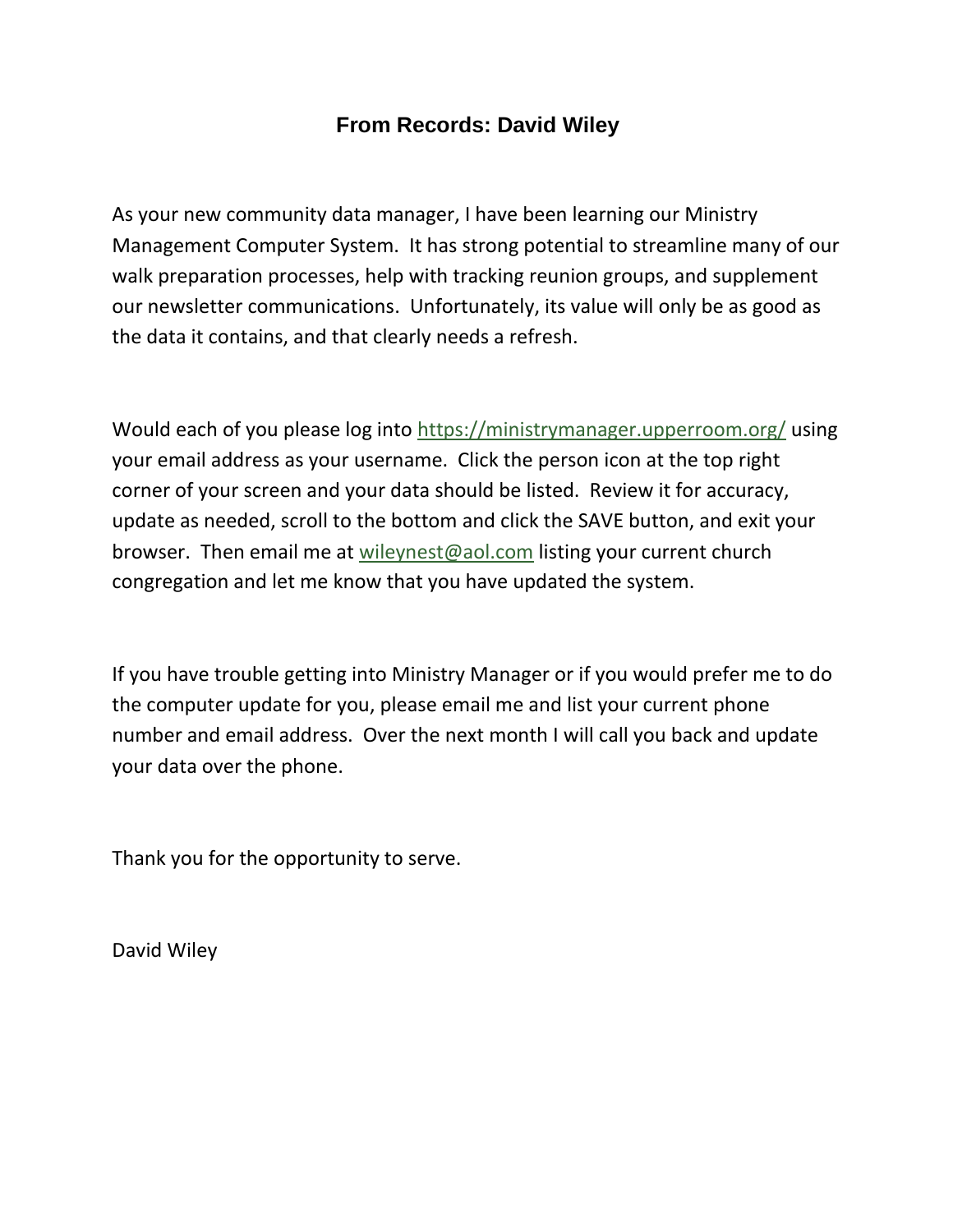### **From Literature and Supplies: Marlene Harter**

Blessed be the God and Father of our Lord Jesus Christ, who has blessed us with every spiritual blessing in the heavenly places in Christ.

Ephesians 1:3

El Shaddai, the Hebrew word for God Almighty, signifies that He is the God who is all sufficient. He is more than enough[.](https://nam04.safelinks.protection.outlook.com/?url=https%3A%2F%2Foverview.mail.yahoo.com%2F%3F.src%3DiOS&data=05%7C01%7Crstacey%40dorchester2.k12.sc.us%7C708b4f9f23df4185348c08da2c4d9c9e%7Ce0ea099fd4f04e568e965c5ad6eedfb8%7C1%7C0%7C637871009104511221%7CUnknown%7CTWFpbGZsb3d8eyJWIjoiMC4wLjAwMDAiLCJQIjoiV2luMzIiLCJBTiI6Ik1haWwiLCJXVCI6Mn0%3D%7C3000%7C%7C%7C&sdata=7godLcIr%2BAIhVLHDK%2BeYgWM7C34MGt8g4AofLVGJ%2FCA%3D&reserved=0)

Jesus Christ nailed your sin to the Cross. He nailed your past to the Cross. You are not a patched -up, somewhat-improved version of your old self. All the old things passed away, and He made all things brand new. You are a new creation!

He made a public spectacle of rejection at the Cross. The enemy attempts to use the past to bring guilt and condemnation. He sticks his finger in old wounds to resurrect the pain and shame. But El Shaddai is more than enough! The Cross represents our total triumph!

Satan believed that the Cross was the end, but Jesus was just getting started. When He declared, "it is finished," Satan soon discovered that those words of finality ushered in a new beginning for us.

Shackles fell powerless. Addictions were broken. Ruined lives were redeemed. Shattered hearts were restored. Broken dreams were revived.